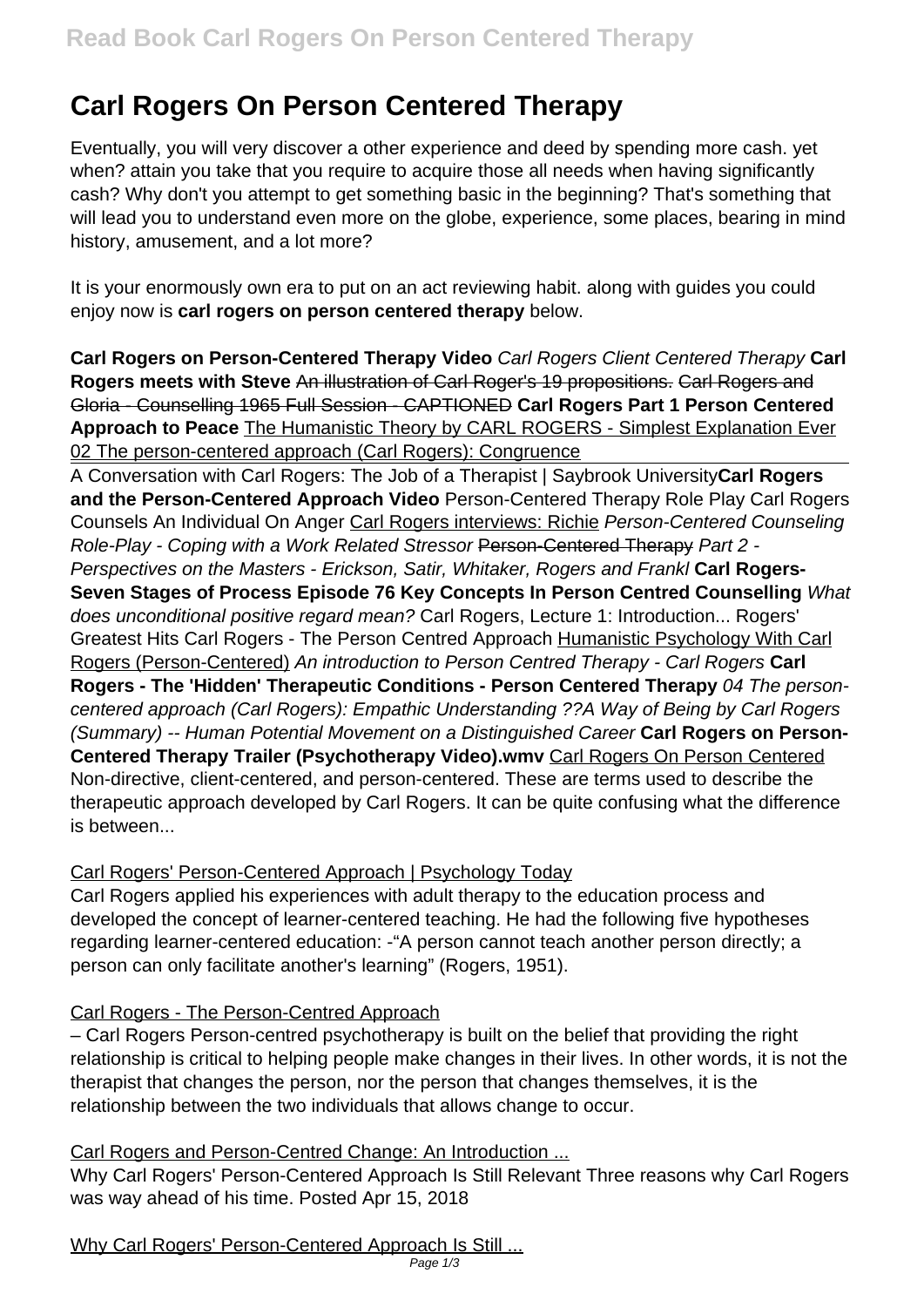Carl Rogers' contributions to psychology In 1951, Rogers published the book Client-Centered Therapy (Constable & Company). In this, he outlined his theory of personality, entitled ' the 19 propositions '. Rogers' theory of personality is based on the philosophy of phenomenology.

## Carl Rogers - Person Centred Therapy - Counselling Tutor

Carl Rogers (1902-1987) a psychologist developed the person-centred approach theory mainly in relation to the therapist and the client and initially named it the client-centred approach. Rogers later referred to this theory as person-centred rather than patient-centred in order not to reduce the individual's autonomy and consequently lend the client to difficulties.

## CARL ROGERS PERSON-CENTRED APPROACH

Psychotherapist and humanistic psychologist Carl Rogers began his career working with children. Later, as his work shifted to include working with adults and teaching, he began articulating his therapeutic approach. As he increased his skills and experience, a solid approach surfaced: Client-Centered Therapy (later called Person-Centered Therapy.)

## Carl Rogers' Actualizing Tendency and Person-Centered Therapy

The core conditions were identified by Carl Rogers who founded Person-Centred Therapy. The core conditions are: Empathy; Congruence and; Unconditional Positive Regard (UPR) Rogers first wrote about the core conditions in 1957 in his paper "The Necessary and Sufficient Conditions of Therapeutic Personality Change".

## Carl Rogers' Core Conditions Carl Rogers' Core Conditions ...

Person-Centered Therapy (Rogerian Therapy) Person-centered therapy was developed by Carl Rogers in the 1940s. This type of therapy diverged from the traditional model of the therapist as expert and...

## Person–Centered Therapy (Rogerian Therapy)

Rogers (1959) called his therapeutic approach client-centered or person-centered therapy because of the focus on the person's subjective view of the world. One major difference between humanistic counselors and other therapists is that they refer to those in therapy as 'clients', not 'patients'.

## Person Centred Therapy - Core Conditions | Simply Psychology

Carl Rogers (1951) viewed the child as having two basic needs: positive regard from other people and self-worth. How we think about ourselves, our feelings of self-worth are of fundamental importance both to psychological health and to the likelihood that we can achieve goals and ambitions in life and achieve self-actualization.

## Carl Rogers | Simply Psychology

Carl Rogers is considered the founder of client-centered therapy, and the godfather of what are now known as "humanistic" therapies, While many psychologists contributed to the movement, Carl Rogers spearheaded the evolution of therapy with his unique approach. If his approach were to be summed up in a quote, this quote would be a good choice:

## 10 Person-Centered Therapy Techniques Inspired by Carl ...

Person-Centred counselling/psychotherapy was the first talking therapy to be based on empirical research. In the 1940s and 50s Dr Carl Rogers and his colleagues audio-recorded therapy sessions to try and determine which therapist interventions were effective for clients.